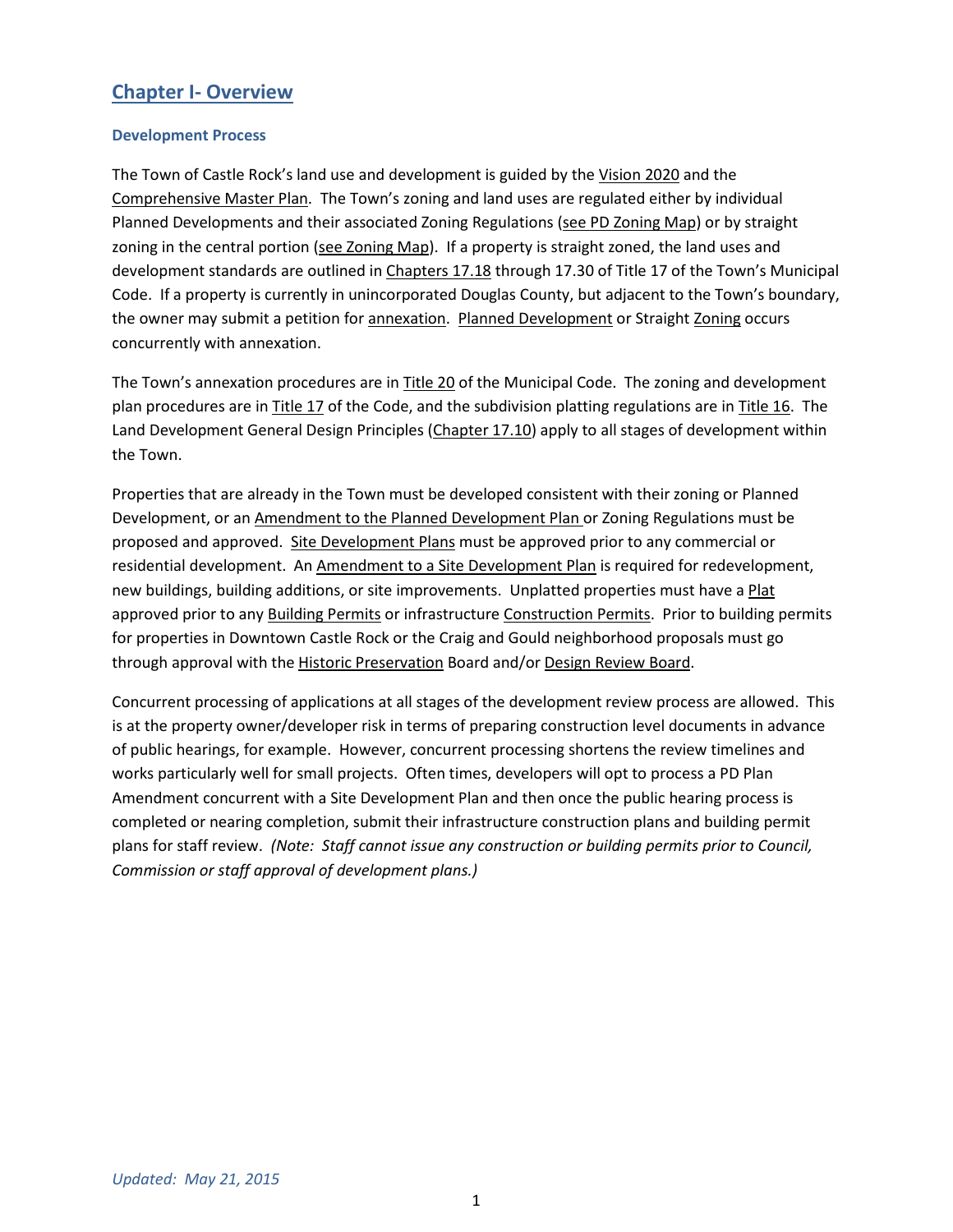The following flow chart outlines the entire development review process:



**Infrastructure Acceptance and Certificate of Occupancy**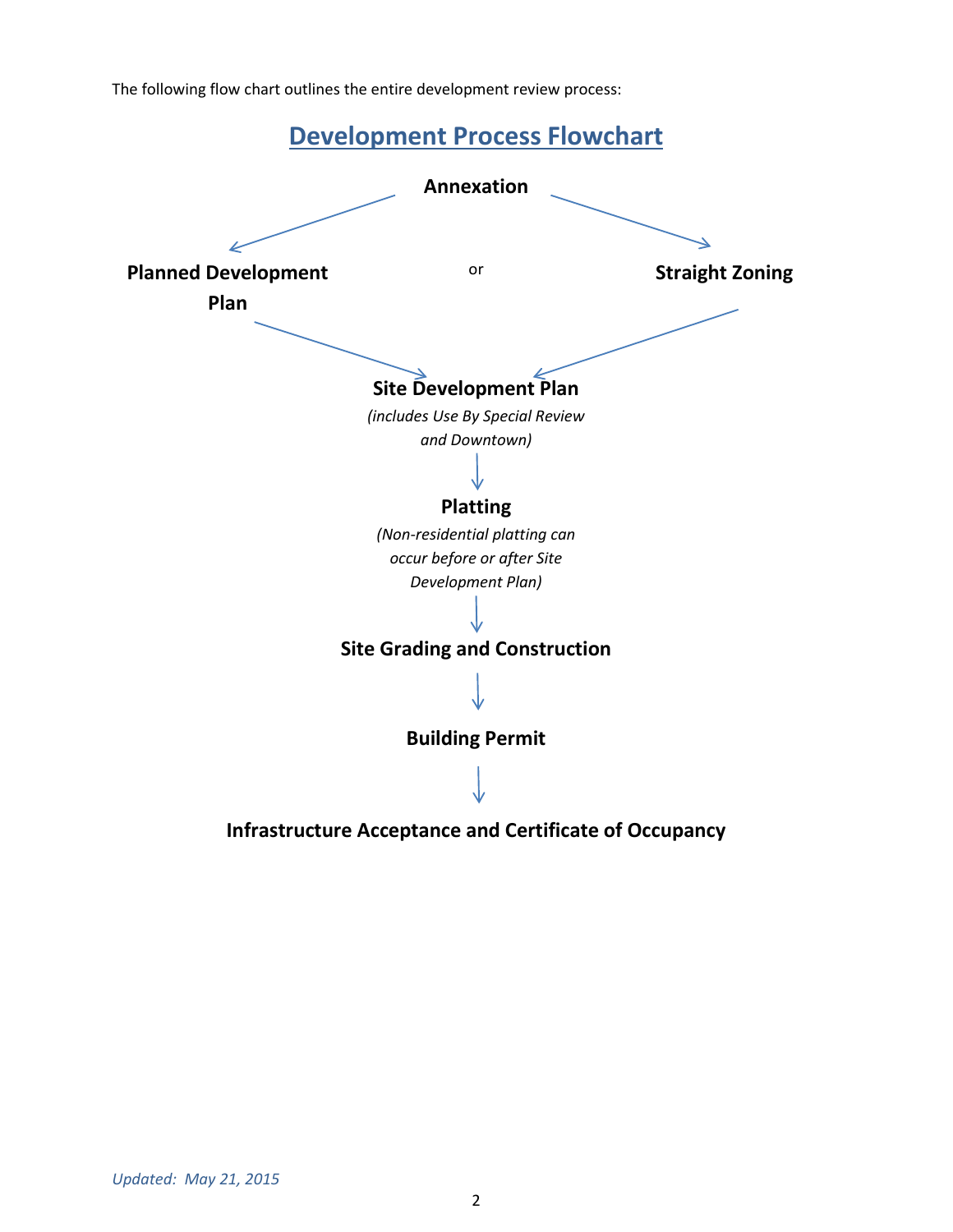The following matrix summarizes the review and decision making authority for the different development application types:

|                               | <b>Decision Making Authority</b> |                   |                         |          |                 |  |  |
|-------------------------------|----------------------------------|-------------------|-------------------------|----------|-----------------|--|--|
| <b>Application Type</b>       | Administrative                   | <b>Planning</b>   | <b>Other Board</b>      | Town     | Quasi-          |  |  |
|                               |                                  | <b>Commission</b> |                         | Council  | <b>Judicial</b> |  |  |
| Sketch Plan                   | Review and Input                 | Input             |                         | Input    | No              |  |  |
| Annexation                    | Review and                       | Recommendation    |                         | Approval | <b>No</b>       |  |  |
|                               | Recommendation                   |                   |                         |          |                 |  |  |
| Zoning/Rezoning               | Review and<br>Recommendation     | Recommendation    |                         | Approval | Yes             |  |  |
| <b>Planned Development</b>    | Review and                       | Recommendation    |                         | Approval | Yes             |  |  |
| Plan (including               | Recommendation                   |                   |                         |          |                 |  |  |
| Interchange Overlay)          |                                  |                   |                         |          |                 |  |  |
| <b>Planned Development</b>    | Review and                       | Recommendation    |                         | Approval | Yes             |  |  |
| Plan-Major Amendment          | Recommendation                   |                   |                         |          |                 |  |  |
| <b>Planned Development</b>    | Review and                       |                   |                         | Appeal   | <b>No</b>       |  |  |
| Minor Amendment (Non-         | Approval                         |                   |                         |          |                 |  |  |
| Interface)                    |                                  |                   |                         |          |                 |  |  |
| Site Development Plan or      | Review and                       | Recommendation    |                         | Approval | Yes             |  |  |
| Major Amendment               | Recommendation                   |                   |                         |          |                 |  |  |
| (Residential, Interface, or   |                                  |                   |                         |          |                 |  |  |
| Commercial over 10            |                                  |                   |                         |          |                 |  |  |
| acres/100,000 sq. ft.)        |                                  |                   |                         |          |                 |  |  |
| Site Development Plan-        | Review and                       |                   |                         | Appeal   | <b>No</b>       |  |  |
| Administrative (Non-          | Approval                         |                   |                         |          |                 |  |  |
| Interface, Commercial under   |                                  |                   |                         |          |                 |  |  |
| 10 acres and 100,000 sq. ft.) |                                  |                   |                         |          |                 |  |  |
| or Minor Amendment            |                                  |                   |                         |          |                 |  |  |
| Downtown: Site                | Review and                       |                   | Design Review           | Appeal   | Yes             |  |  |
| Development Plan and          | Recommendation                   |                   | Board                   |          |                 |  |  |
| <b>Major Amendment</b>        |                                  |                   |                         |          |                 |  |  |
| Use by Special Review:        | Review and                       | Recommendation    |                         | Approval | Yes             |  |  |
| Site Development Plan         | Recommendation                   |                   |                         |          |                 |  |  |
| Use by Special Review-        | Review and                       | Approval          |                         | Appeal   | Yes             |  |  |
| <b>Tenant Finish: Site</b>    | Recommendation                   |                   |                         |          |                 |  |  |
| Development Plan              |                                  |                   |                         |          |                 |  |  |
| (commercial tenant finish)    |                                  |                   |                         |          |                 |  |  |
| Plat/Amended Plat             | Review and                       |                   |                         | Appeal   | No              |  |  |
|                               | Approval                         |                   |                         |          |                 |  |  |
| <b>Historic Preservation</b>  | Review and                       |                   | Historic                | Approval | Yes             |  |  |
| (Landmarking,                 | Recommendation                   |                   | Preservation            |          |                 |  |  |
| DeLandmarking,                |                                  |                   | Board<br>Recommendation |          |                 |  |  |
| Demolition, Relocation)       |                                  |                   |                         |          |                 |  |  |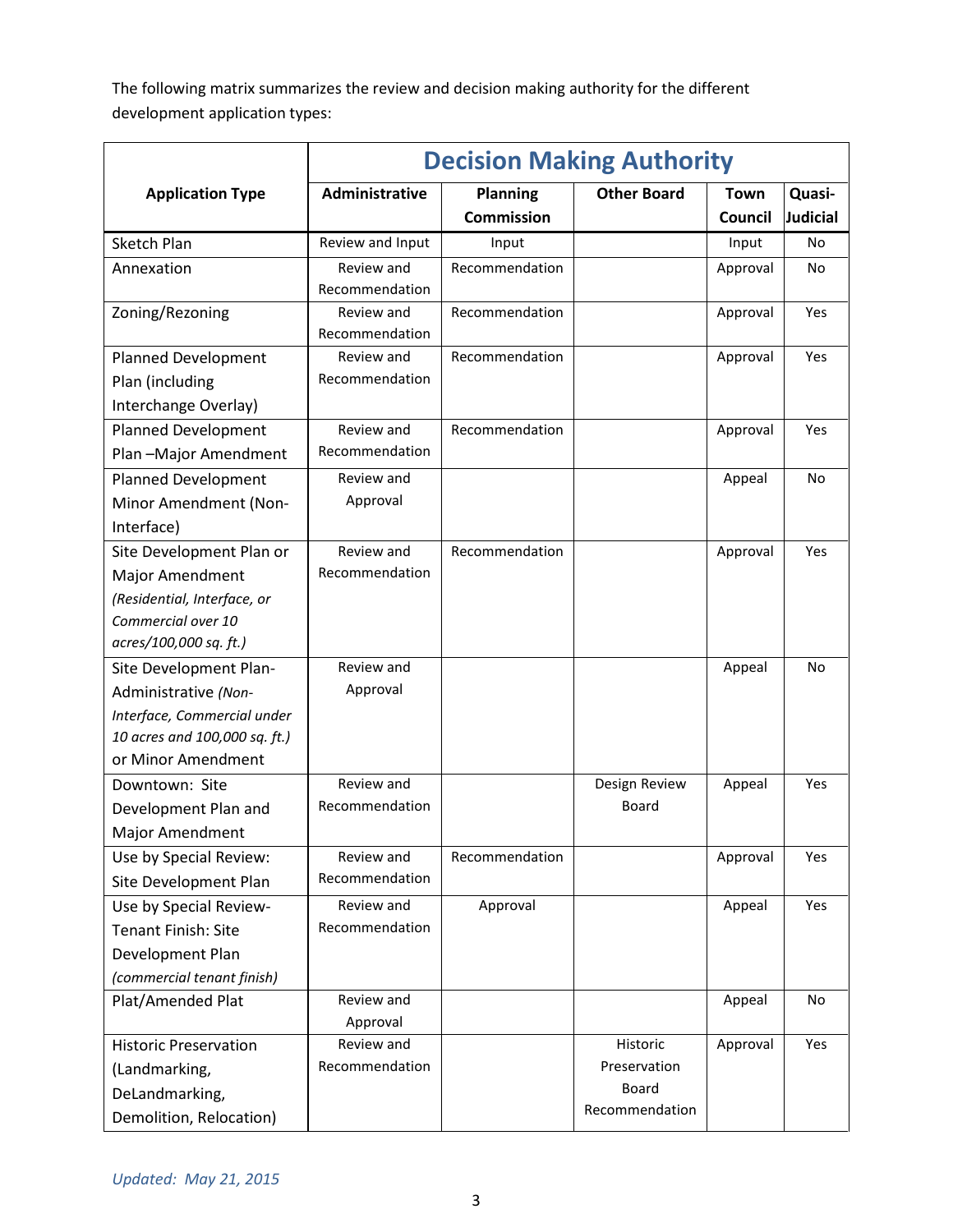|                                      | <b>Decision Making Authority</b> |                                      |                              |                        |                    |  |  |
|--------------------------------------|----------------------------------|--------------------------------------|------------------------------|------------------------|--------------------|--|--|
| <b>Application Type</b>              | Administrative                   | <b>Planning</b><br><b>Commission</b> | <b>Other Board</b>           | <b>Town</b><br>Council | Quasi-<br>Judicial |  |  |
| <b>Historic Preservation</b>         | Review and                       |                                      | Historic                     | Appeal                 | Yes                |  |  |
| (Major Alteration)                   | Recommendation                   |                                      | Preservation                 |                        |                    |  |  |
|                                      |                                  |                                      | <b>Board Approval</b>        |                        |                    |  |  |
| <b>Historic Preservation-</b>        | Review and                       |                                      | Appeals to                   |                        | No                 |  |  |
| Administrative (Minor                | Approval                         |                                      | Historic                     |                        |                    |  |  |
| Alteration, Demolition of            |                                  |                                      | Preservation                 |                        |                    |  |  |
| buildings constructed after<br>1945) |                                  |                                      | Board                        |                        |                    |  |  |
| <b>Historic District Formation</b>   | Review and                       |                                      | Historic                     | Approval               | Yes                |  |  |
|                                      | Recommendation                   |                                      | Preservation                 |                        |                    |  |  |
|                                      |                                  |                                      | Board                        |                        |                    |  |  |
|                                      |                                  |                                      | Recommendation               |                        |                    |  |  |
| Wireless Facility -New               | Review and                       | Recommendation                       |                              | Approval               | Yes                |  |  |
|                                      | Recommendation                   |                                      |                              |                        |                    |  |  |
| <b>Wireless Facility -Co-</b>        | Review and                       |                                      |                              | Appeal                 | <b>No</b>          |  |  |
| location                             | Approval                         |                                      |                              |                        |                    |  |  |
| Skyline/Ridgeline Variance           | Review and                       | Approval                             |                              | Appeal                 | Yes                |  |  |
|                                      | Recommendation                   |                                      |                              |                        |                    |  |  |
| <b>Zoning Variance</b>               | Review and                       |                                      | Board of                     |                        | Yes                |  |  |
|                                      | Recommendation                   |                                      | Adjustment /                 |                        |                    |  |  |
|                                      |                                  |                                      | Appeals to District          |                        |                    |  |  |
|                                      |                                  |                                      | Court                        |                        |                    |  |  |
| Downtown Variance                    | Review and                       |                                      | Design Review                | Appeal                 | No                 |  |  |
|                                      | Recommendation                   |                                      | <b>Board Approval</b>        |                        |                    |  |  |
| <b>Building Code Appeal</b>          | Review and                       |                                      | <b>Board of Building</b>     |                        | No                 |  |  |
|                                      | Approval                         |                                      | Appeals /                    |                        |                    |  |  |
|                                      |                                  |                                      | Appeals to District<br>Court |                        |                    |  |  |
|                                      |                                  |                                      |                              |                        |                    |  |  |
| Infrastructure                       | Review and                       |                                      |                              | Appeal                 | No                 |  |  |
| <b>Construction Plans</b>            | Approval                         |                                      |                              |                        |                    |  |  |
| <b>Technical Criteria Variance</b>   | Review and                       |                                      |                              | Appeal                 | <b>No</b>          |  |  |
|                                      | Approval                         |                                      |                              |                        |                    |  |  |

### **Development Procedures Manual**

The Town of Castle Rock Development Procedures Manual is intended to describe the development review, permitting, and inspection process from start to finish. This Manual outlines the steps and processes to be followed at each stage of the development process, providing links to the submittal checklists, standard notes, sheet layout specifications, and technical specifications.

The Town Manager or designee shall be responsible for the administration of all matters relating to development and construction in the Town. The Town Manager or designee is responsible for adopting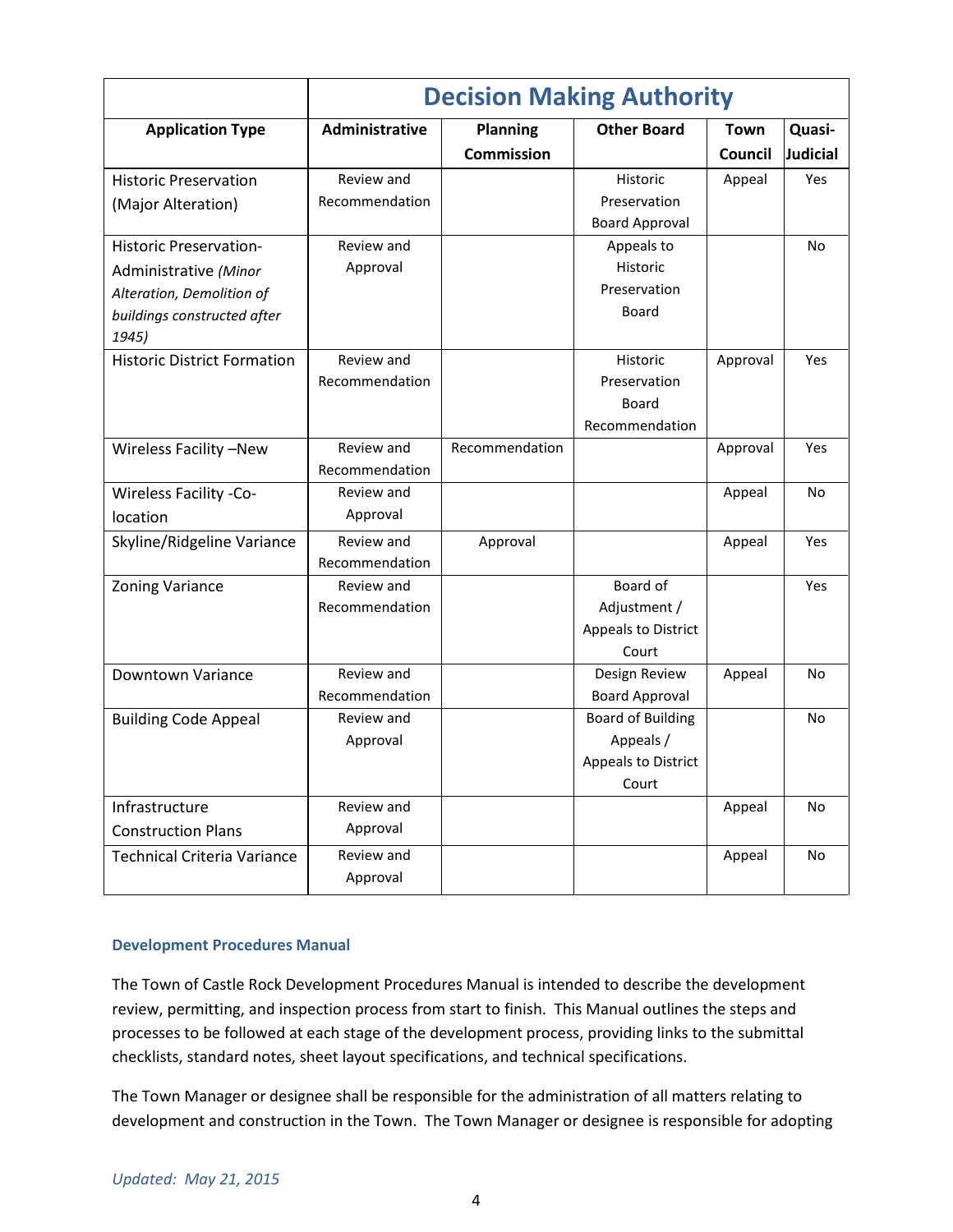this Development Procedures Manual, related submittal checklists, applications, permits, and handouts for the effective administration of development and construction matters.

The Development Procedures Manual works in conjunction with the Municipal Code and covers all aspects of development planning, design and construction. The "legislative-public hearing" process includes annexation, zoning and development plans that are reviewed by the Planning Commission and approved by Town Council. The "administrative-staff approval" process includes platting, easement and land dedication, as well as commercial development plan review for properties that are not adjacent to residential properties, are 10 acres in size or less, and have a proposed building area that is 100,000 sq. ft. or less.

Public and private infrastructure requires approval of engineered Construction Documents and associated reports. This Manual explains the infrastructure plan review, permitting, inspection, acceptance, and warranty processes as well as the grading, erosion, and sediment control (GESC) permitting process. Finally, this Manual explains the Building and Fire plan review, permitting, and inspection process as well as Sign and Temporary Use permits.

The codes and standards are intended to be comprehensive and user-friendly. The Municipal Code outlines provisions that must be codified, while the Development Procedures Manual is a process guide for property owners, applicants, consultants and contractors. The Technical Manuals provide detailed engineering and landscape design requirements and specifications. The Technical Manuals are intentionally broken out by subject areas so that design professionals can focus on their specific area.

## **Technical Manuals and Regulations**

The technical design specifications contained in the Technical Manuals are adopted by reference in Title 15 of the Municipal Code and include:

- Landscaping and Irrigation Performance Standards and Criteria Manual
- Transportation Design Criteria Manual
- Water System Design Criteria Manual
- Wastewater Collection System Design Criteria Manual
- **Storm Drainage Design and Technical Criteria Manual**
- Grading, Erosion and Sediment Control (GESC & DESC) Manual
- Construction Methodology and Materials Manual
- International Building and Fire Codes (adopted by reference in Title 15)

The Technical Manuals govern over all Public and Private Improvements that are within, or are to be incorporated within, the corporate limits of the Town of Castle Rock, as well as any Public Improvements that may be outside of the Town's corporate limits but are integral to the planned infrastructure systems of the Town. These Manuals will be reviewed annually and updated accordingly based on new standards, technology, or procedural changes.

### **Project Manager Role**

The Town of Castle Rock employs a Project Manager model. The submission procedures, and review timeframes expedite efficient reviews of plan sets and reports, providing consistency and predictability to the property owner/applicant. The Project Manager's role is to ensure communication between the

### *Updated: May 21, 2015*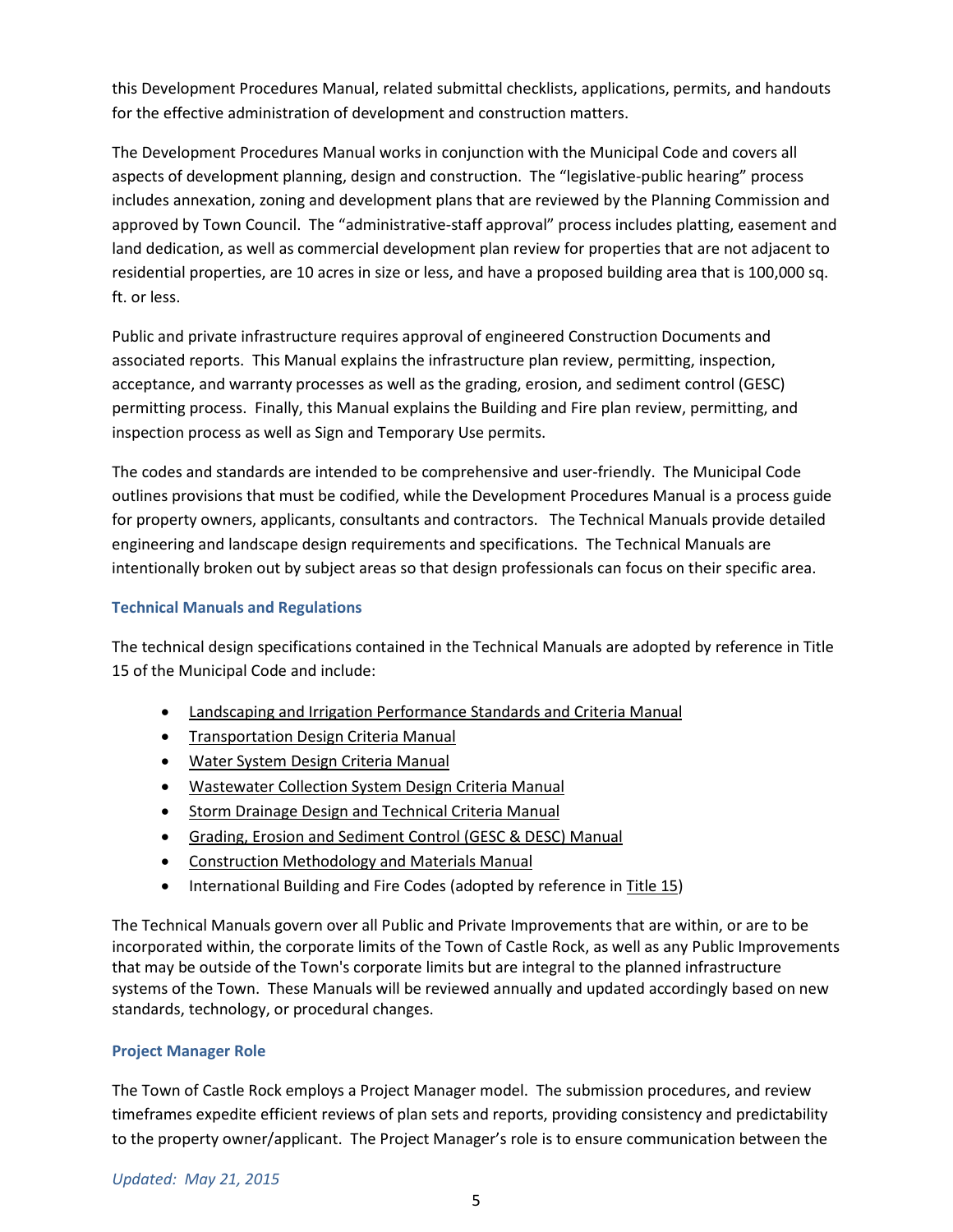applicant's team, the staff review team, and management team. The Project Manager is responsible for ensuring submissions are complete and, plan sets and reports are routed to the appropriate technical review staff. Review comments are organized and communicated to the applicant's team within the outlined review timeframes.

### **Development Application and Construction Plan Review Process**

The Administrative (staff) component of the development review process typically consists of:

- 1. Pre-submittal meeting
- 2. Submittal meeting and application completeness check
- 3. Review of the plan sets and reports
- 4. Comments provided to applicant
- 5. Applicant makes necessary revisions
- 6. Re-submittals and reviews (as necessary) until the plan sets and reports meet the codes

If the application requires public hearings, the hearings are scheduled after the administrative review of the application is completed. Appropriate notice must be provided to adjacent property owners and the public.

Pre-submittal/Submittal: The pre-submittal meeting with the Project Manager is an important step to review the applicable procedures, submittal requirements and anticipated timeframes specific for the proposed project. The Project Manager will provide the applicant with a detailed submittal checklist and formatting requirements related to their project for use in preparing the application. At the submittal meeting, the Project Manager reviews the submitted items against this same checklist to ensure that all items are completed, and then reviews the project timeframes and date that comments will be returned to the applicant. All applications will be submitted with one hard-copy of each item, along with one electronic copy (.pdf recommended) of the application materials.

Review Timeframes: The Development Services Department has target review timeframes as described below:

- $\triangleright$  For planned developments, larger site development plans, and infrastructure construction documents, the review process includes: first review of 5 ½ weeks, second review of 3 ½ weeks, and a third and final review typically occurs at the weekly TRC meeting with immediate action. This equates to a total of 10 weeks in staff hands.
- For smaller projects and site development plans, the review process includes: first review of 3  $\frac{1}{2}$ weeks, second review 2 ½ weeks, and a third and final review to occur at the weekly TRC meeting with immediate action. This equates to a total of 7 weeks in staff hands.

Review/Comments: For the review, the Project Manager routes the application materials to the internal Town reviewers in various departments, such as Planning, Utilities, Parks, Public Works, Fire, and Building. Some applications are also routed to applicable external review agencies, such as Douglas County, Colorado Dept. of Transportation (CDOT), and utility providers. The Project Manager compiles all of the various comments, and provides these to the applicant in an electronic format. Town comments are referred to as "redlines" as they typically consist of red text boxes of comments directly on the plan set, report or other submitted item. In addition, some comments may be provided in a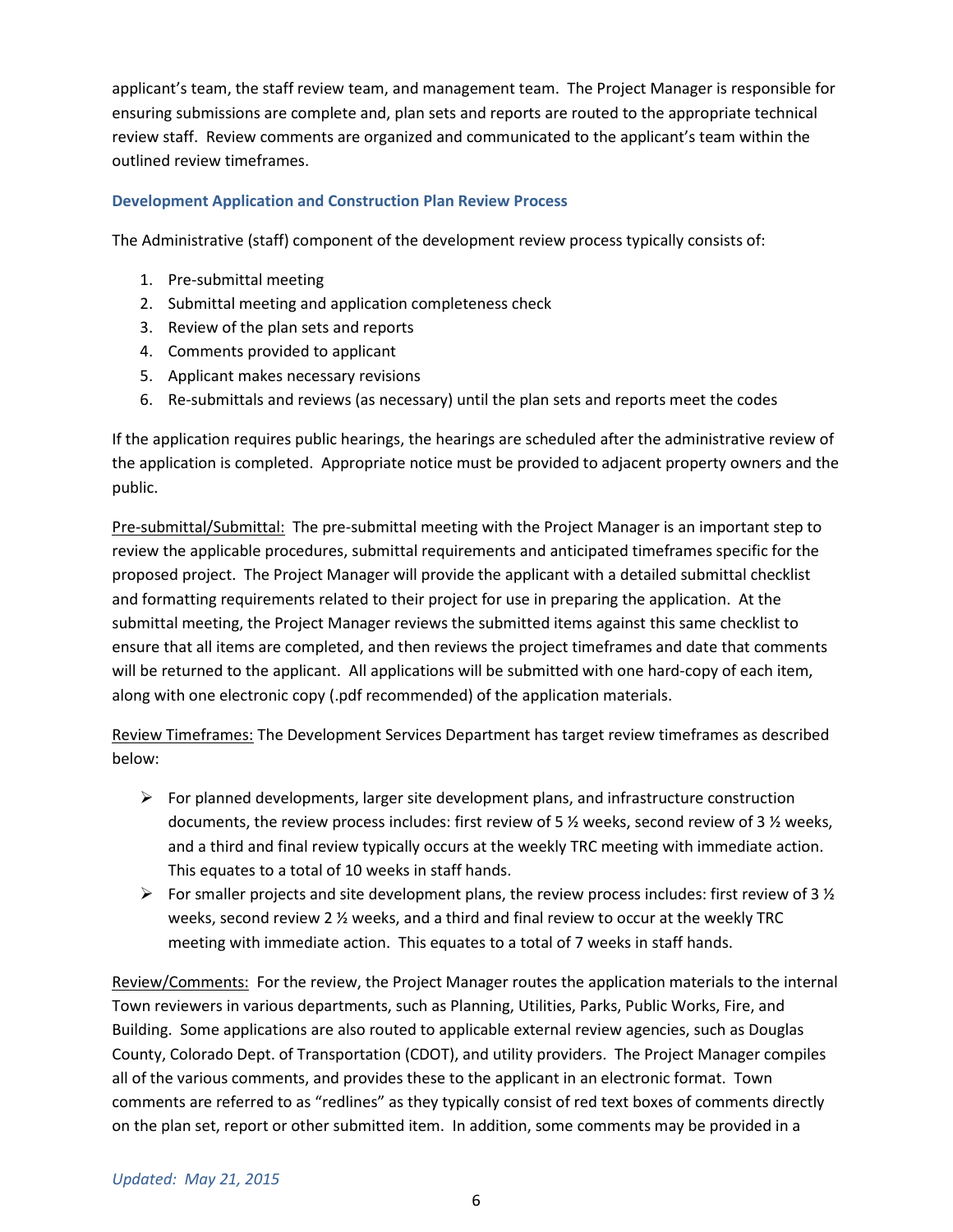separate written document from the Town. Often a meeting is set up with the applicant to go through the Town comments, or a meeting is set up after the applicant has had a chance to review the items. The intent of this meeting is to go through the comments together and make sure the applicant has a clear understanding of the comments and what changes need to be made for the next submittal.

Revisions/Re-submittal: Once the applicant has made revisions to their application, the Project Manager schedules a re-submittal meeting. At this meeting, the applicant brings their revised application packet, along with written responses to the Town or external review agencies comments. For responses to Town comments, the applicant needs to provide a response to the "redline" comment right next to the Town's original comment. This can be achieved by using a colored pen to write the response and then scanning the document or inserting a .pdf text box into the document. The intent is to provide a written response that is easily distinguishable from the Town's comments on the original document; therefore "red" responses are discouraged. Responses such as "don't agree" or "not changed" are not acceptable, and will result in the submittal not being accepted. The fast review timeframes are made possible because the applicant works with the Project Manager and specific reviewer to resolve issues or comments prior to resubmitting revised documents. Fully addressing all comments ensures that both the applicant's and Town staff's time are used in the most efficient manner.

Subsequent Reviews: For the second review, the Project Manager routes the application to the relevant internal departments and external review agencies. Comments are compiled and provided back to the applicant. If there are any revisions still necessary, the applicant goes through the revision and response to comment process again. Typically, projects only need two reviews, plus a special review to resolve remaining issues. If there are minor edits that need to be made, then a "special review" is scheduled and comments are returned at a meeting. If the applicant has made design changes that would require a third or more full reviews, additional review fees are required, per the Development Services Fee Schedule.

Public Hearings: After staff review, if a project requires public hearings, the Project Manager will work with the applicant to schedule public hearings before the Planning Commission, appropriate Board/Commission, and Town Council. Public Notice provided via mailings to adjacent property owners, posting of a sign, and notice on the Town's web site are required prior to the hearing. *(Note: Notice of subdivision applications occurs at the time of submittal.)*

Land use applications that go to public hearings are considered quasi-judicial, which means that communication with the decision makers cannot occur outside of the public hearing. Board and Commission members are residents appointed by the Town Council and Town Council members are residents elected, one from each of 7 Council Districts.

Staff prepares a report to accompany the applicant's plan set, which is assembled and distributed in an agenda packet and posted on the Town's web site in advance of the meeting. Each land use item is considered a distinct public hearing, which begins with the staff presentation, then the applicant's presentation of the request, and finally the public has an opportunity to speak regarding the issue. The Planning Commission is a recommending body on most land use applications, meaning it will hear the request and then forward a recommendation to Town Council. The Design Review Board reviews Downtown applications and the Historic Preservation Board reviews applications related to historic preservation and design review in the Craig and Gould neighborhood. Town Council is the final decision